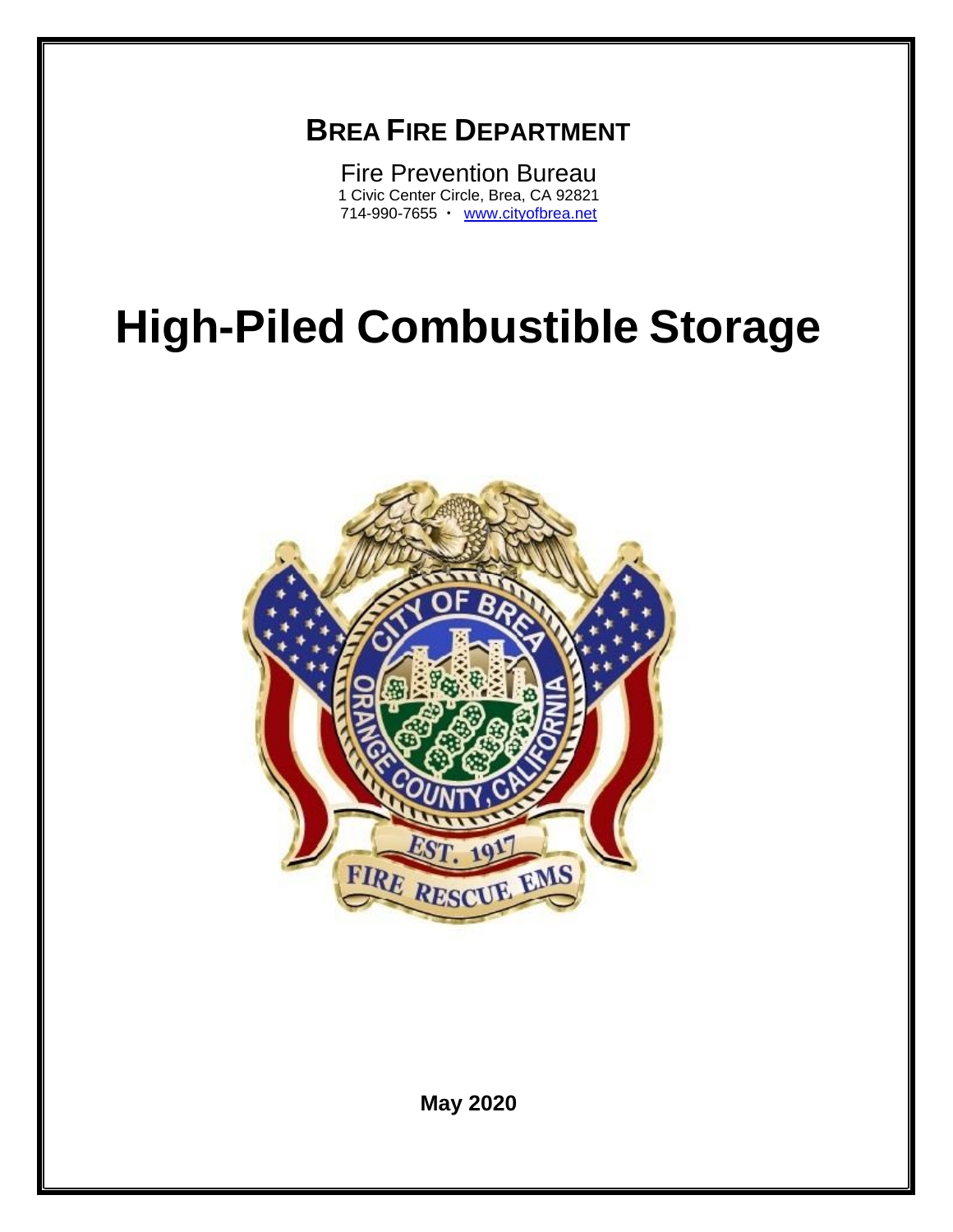## **High-Piled Combustible Storage**

#### **PURPOSE**

The intent of this guideline is to provide the requirements for the protection of high-piled storage (HPS) for a variety of commodities. HPS increases the potential fire hazard within a structure by increasing the vertical height of storage and by providing stability of storage (e.g., rack and automated storage) in a fire situation. The following requirements will ensure that the minimum measures required by code have been taken to provide for the public safety and that the required protection of these commodities has been designed in accordance with Chapter 32 of the 2019 California Fire Code (CFC), the 2019 California Building Code (CBC) and locally adopted ordinances enforced by Brea Fire Department (BFD).

#### **SCOPE**

This guideline provides the requirements for all HPS within the jurisdiction of the Brea Fire Department (BFD).

For the purposes of this guideline, certain terms are defined, per CFC 202:

#### *High-Piled Combustible Storage*

The storage of combustible materials in closely packed piles, on pallets, in racks, or on shelves where the top of storage is greater than 12 feet in height. Highpiled combustible storage also includes certain high-hazard commodities, such as rubber tires, Group A plastics, flammable and combustible liquids, idle pallets, and similar commodities where the top of storage is greater than 6 feet in height.

#### *High-Piled Storage Area*

An area within a building that is designated, intended, proposed, or actually used for high-piled combustible storage. Used for purposes of selecting the applicable fire protection requirement row in Table 3206.2:

- This area shall include the "footprint" of the actual storage array (racks, shelves, fixtures, or pallets), inclusive of aisles within the storage area(s). When individual storage arrays are separated by less than 15-foot spaces, the spaces shall be considered aisles and shall be included in a single storage area footprint. When individual storage arrays are separated by more than 15 foot spaces, the individual arrays shall be considered separate storage areas with their own footprint calculation.
- Each storage area shall also include a 48-inch perimeter aisle calculated in the footprint. This additional perimeter aisle is not required for areas that abut to a wall.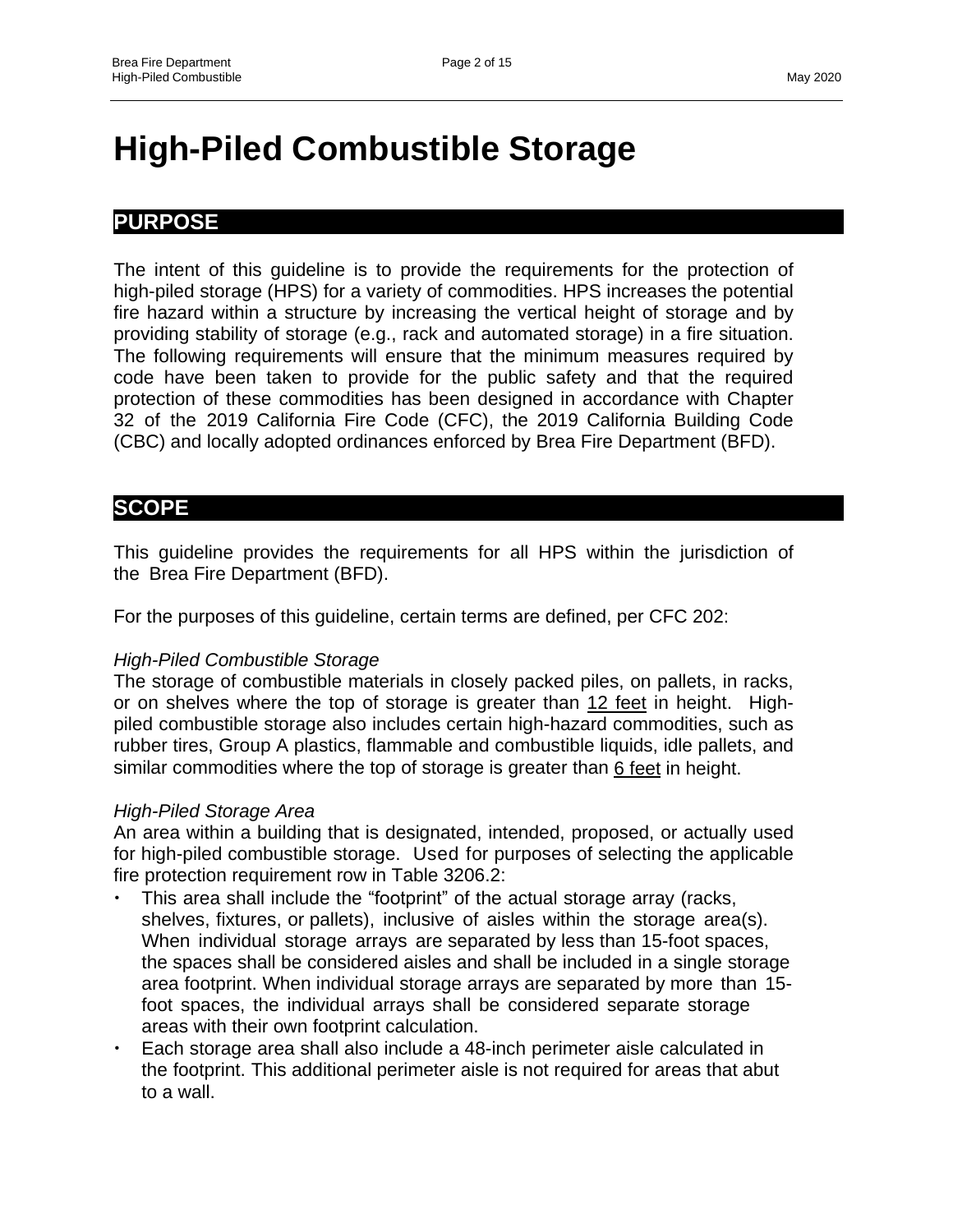For multiple storage areas within a building, the aggregate of all high-piled storage areas shall be used for selecting the applicable row in Table 3206.2, unless such areas are separated from each other by a one-hour rated fire barrier wall constructed in accordance with Section 707 of the California Building Code (CBC). Openings in such walls shall be protected by fire assemblies having a one-hour fire-protection rating. CFC 3206.3.2.

#### *Rack Storage*

A combination of vertical, horizontal, and diagonal members that support stored materials. Racks can be fixed or portable. NFPA 13 Section 3.9.3.7

#### *Shelf Storage*

Storage on shelves less than 30 inches deep with the distance between shelves not exceeding three feet vertically. For larger shelves and other storage arrangements see *Rack Storage*. 2016 NFPA 13 Section 3.9.2.6

#### *Solid Shelving*

Shelving that is solid, slatted, mesh, or grated located within racks that obstructs sprinkler water penetration through the racks. Solid shelves having an area equal to or less than 20 ft<sup>2</sup> and shelves of wire mesh, slates, or other materials more than 50 percent open and where the flue spaces are maintained shall be defined as open racks. 2016 NFPA 13 Section 3.9.3.8

#### **SUBMITTAL REQUIREMENTS**

#### **1. General**

At the time of permit application, plans and specifications, including but not limited to the information listed below, shall be submitted for review and approval. For certain HPS reviews, the services of a design professional familiar with the requirements contained in CFC Chapter 32 may be of great assistance. All new plan submittals and revisions will consist of **3** plan hard copies and 1 electronic copy in pdf format. All electronic copies may be submitted on CD, DVD, or Memory Stick. Plans shall be submitted with the following information per CFC 3201.3 Items #1-14:

- A. A letter of intent containing a detailed description of the products to be stored and the description of all containers, pallets, and packaging materials. This letter must also include a detailed description of the storage methods (racks, shelves, pallets), the total storage area in square feet, maximum storage height, and aisle widths. An authorized officer of the company or business must sign this letter. The letter shall be copied onto the plans.
- B. A scaled site plan that shows the entire building, including all fire access lanes, fire hydrants, fire department connection, and fire sprinkler risers. CFC 3206.6.
- C. A scaled floor plan of the building showing locations and dimensions of the HPS area, location of the racks, and access doors to the storage area.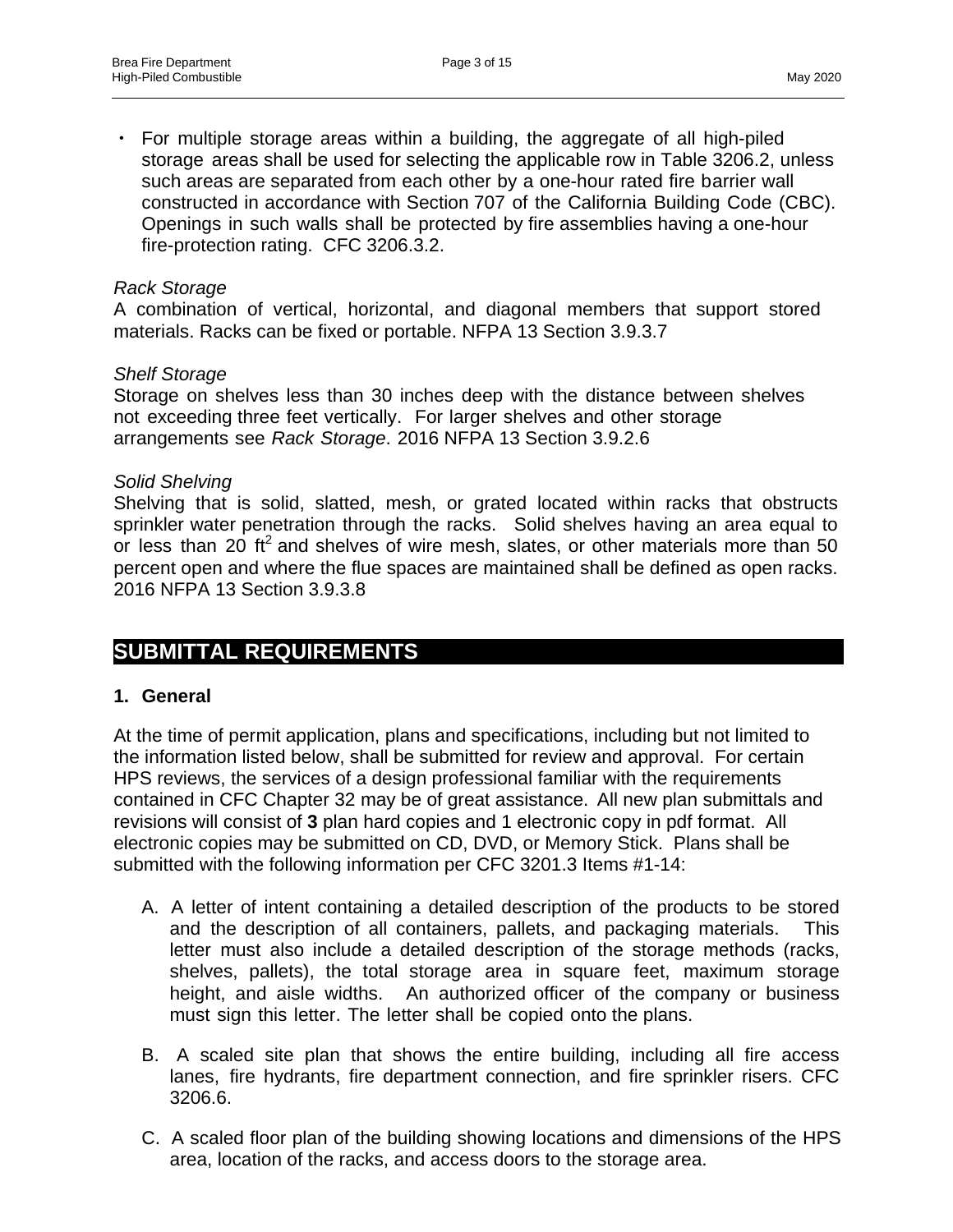- D. The maximum desired/proposed storage height for each designated storage area per array. This height is measured from the finished floor to the highest point of the commodity stored (not shelf level).
- E. The number of tiers within each rack.
- F. The commodity clearance between the top of storage and the sprinkler deflector for each storage arrangement.
- G. Aisle dimensions between each storage array. Aisles are measured from the actual edge of the commodity to commodity, not rack to rack.
- H. Maximum pile volume for each storage array.
- I. The location and classification of different commodity classes. CFC 3203.
- J. The location of commodities that are banded or encapsulated.
- K. The dimension and location of the transverse and longitudinal flue spaces.
- L. The sprinkler design requirements based on commodity type, aisle width, and sprinkler temperature rating as outlined in 2016 NFPA 13, Chapter 12 (e.g., .45/3000 with 286- degree heads). A complete sprinkler design shall be submitted under a separate permit number by a C16 licensed contractor.
- M. The location of all steel columns in relationship to the racks. All steel columns located within a rack flue space or immediately adjacent to a rack in an aisle will require protection. See 2016 NFPA 13, Section 16.1.4.
- N. The location, make, model, type, listing, and automatic link temperature of the manual mechanical smoke removal system. Exhaust fans that are part of this system shall operate at a temperature of 221 degrees Fahrenheit. Manual control devices shall be located so as to be accessible to the fire service from an exterior door of the building, and protected against interior fire exposure by not less than 1-hour fire barriers, constructed in accordance with CBC 707.

*Note:* Required smoke vents in existing structures (constructed under the 2010, 1998 or previous codes) shall be inspected for proper operation (manual & automatic) and proper link temperature by an independent qualified contractor. Non-required existing vents shall be either treated as a required vent or shall have the automatic and manual mechanism deactivated including the removal of the release handles.

An inspection report by the inspecting contractor shall be provided to BFD prior to plan approval. The report, at a minimum, shall identify the year the building was constructed, a listing of all vents inspected, the fusible link temperature rating, the presence of a manual release mechanism, and the operational status of each vent. Prior to submitting the report to BFD, all identified deficiencies must be corrected and included within the report.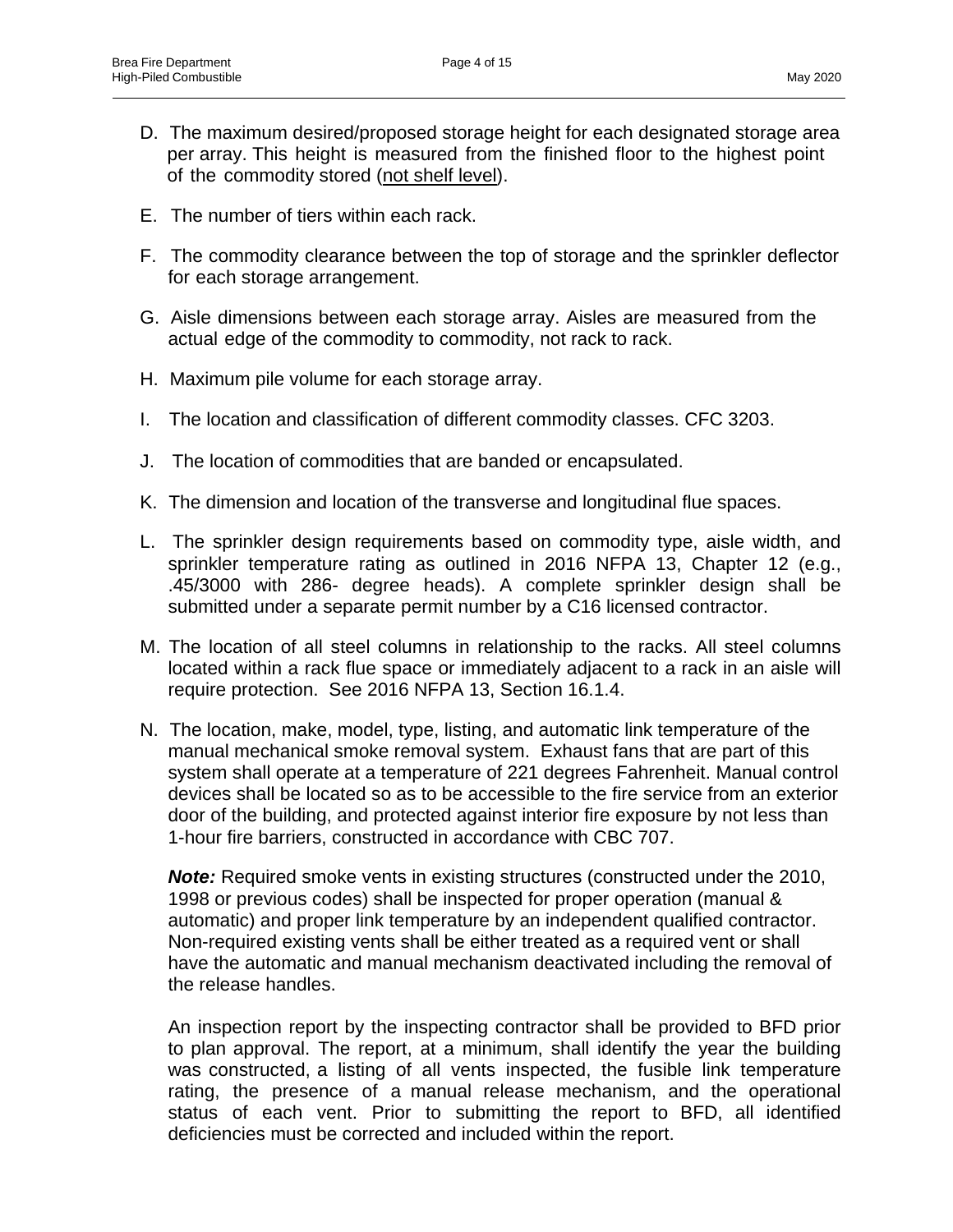If the smoke vents do not contain manual release devices, and BFD determines that the manual release devices were not specifically required at the time of construction or during any previously approved high piled storage use, then manual release devices will not be required. BFD staff will evaluate all other conditions on a case-by-case basis during the review process. If this requirement is placed, BFD staff will indicate the requirement adjacent to the BFD approval stamp on the final approved plans from the proposed operation. The vent inspection report shall be copied onto the plans prior to BFD plan approval.

- O. If required, the design (construction), location, and depth of the curtain board assembly, if applicable.
- P. The occupancy group as defined by CBC Chapter 3.

#### **2. California Fire Code Permits—CFC 3201.2**

Plans and specifications shall be submitted to the City of Brea Building Department as indicated elsewhere in this document. All permits will be issued following plan approval and completion of corresponding inspections of the HPS installation. A CFC permit is required when a building or portion thereof is used for high-piled storage exceeding 500 square feet in area (see the definition of high-piled storage area under "Scope"). CFC permit fees are invoiced annually.

#### **3. Commodity Classification—CFC 3203**

Commodities shall be classified as Class I, II, III, IV, or High Hazard, in accordance with CFC Chapter 32 and referenced standards.

Plastics shall be classified as Group A, B, or C in accordance with CFC Chapter 32. To determine the proper commodity classification of products with limited quantities of Group A plastics in mixed commodities, use CFC Figure 3203.9. This figure identifies the quantity of Group A plastics allowed to be stored in a package, carton, or on a pallet without increasing the hazard and commodity classification to "high hazard".

The designation and protection features of a high-piled combustible storage area intended for storage of different commodity classes shall be based on the highest hazard commodity stored, except as otherwise provided for by engineering analysis in CFC 3204.2.

**Note**: Flammable liquids, flammable solids, flammable gasses, aerosols, explosives, oxidizers, and reactive materials fall under the category of hazardous materials and have additional codes that apply. Storage of hazardous materials often shall require submittal and approval of additional plans prior to further review of the high-piled storage plan.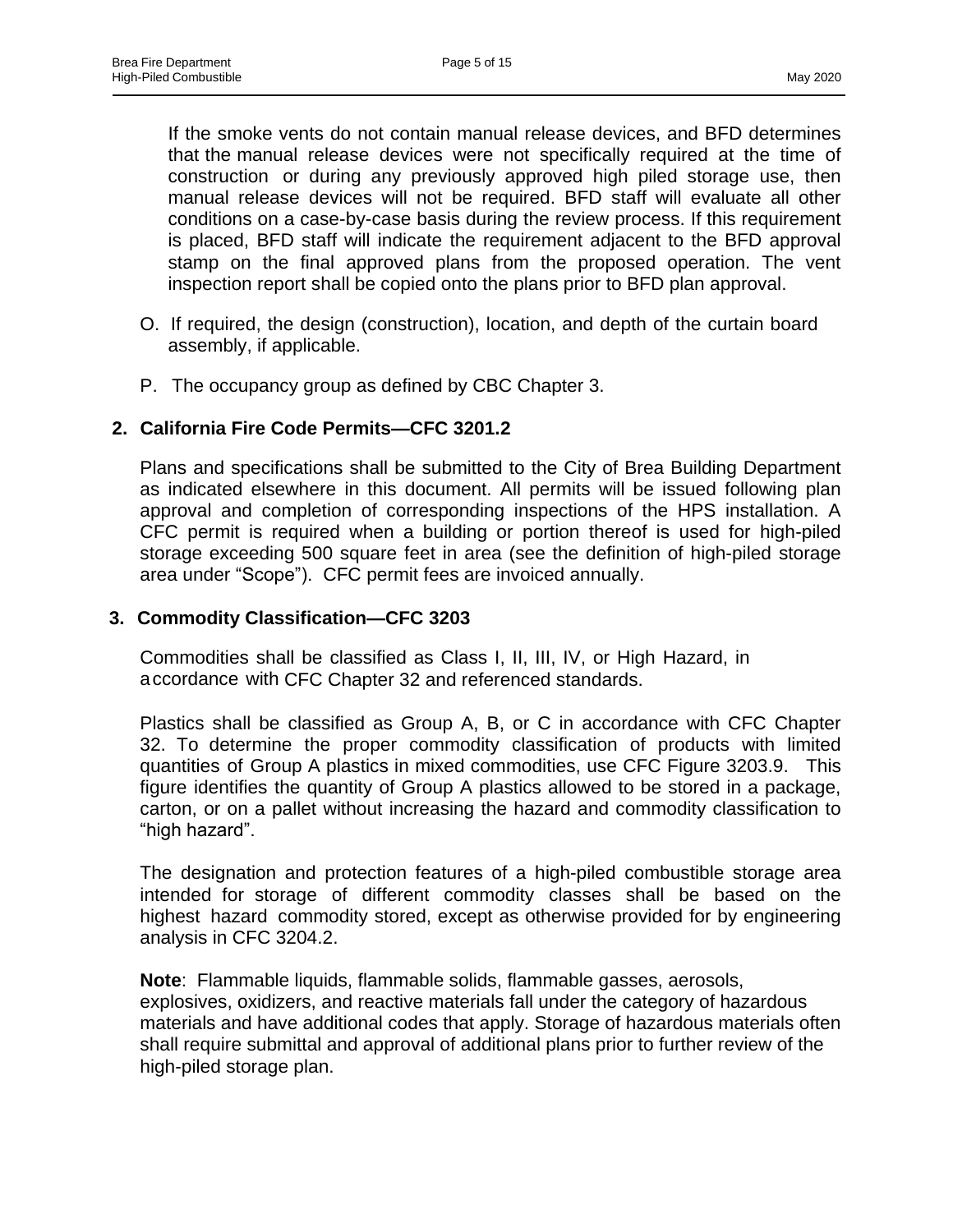#### **4. General Fire-Protection Provisions—CFC 3206**

Fire-protection features for high-piled storage areas shall be in accordance with CFC Chapter 32 and other nationally recognized standards approved by the BFD. Fire-detection systems, smoke and heat removal, curtain boards, and fire sprinkler design densities shall extend to 15 feet beyond the high-piled storage area or to a permanent partition, whichever is least. CFC 3206.2 The aggregate of all highpiled storage areas within a building shall be used to design the fire protection features found in CFC Table 3206.2 (attached), unless such areas are separated from each other by a one-hour fire barrier wall constructed in accordance with CBC 707. Distinct occupancy groups shall be separated according to CBC 508.

#### **5. Fire Sprinkler Systems—CFC 3206.4**

When fire sprinklers are required by CFC Table 3206.2 or the CBC (or if otherwise provided), the sprinkler system shall be installed in accordance with 2016 NFPA 13. A full description of the tables, figures, and curves in NFPA 13, Section 12 (Storage), shall be used to determine the design criteria required.

#### **6. Fire Detection Systems—CFC 3206.5**

When fire detection is required by CFC Table 3206.2, an approved automatic fire detection system shall be installed in accordance with 2016 NFPA 72 standard throughout the high-piled storage area. This system shall be installed and monitored as required by CFC 907.

#### **7. Fire Department Access—CFC 3206.6**

When building access is required by CFC Table 3206.2, access roadways shall be provided to within 150 feet of all portions of the exterior walls of the building used for high-piled storage. When access doors are required by CFC Table 3206.2, they shall be provided in each 100 lineal feet of exterior wall and shall face the required access roadway.

#### **8. Smoke and Heat Removal—CFC 3206.8**

When smoke and heat removal are required by CFC Table 3206.2, smoke and heat vents shall be of an approved type shall be in accordance with CFC Section 910.

Smoke and heat vents are *not* required when storage areas are protected by early suppression fast response (ESFR) sprinkler systems installed in accordance with 2016 NFPA 13.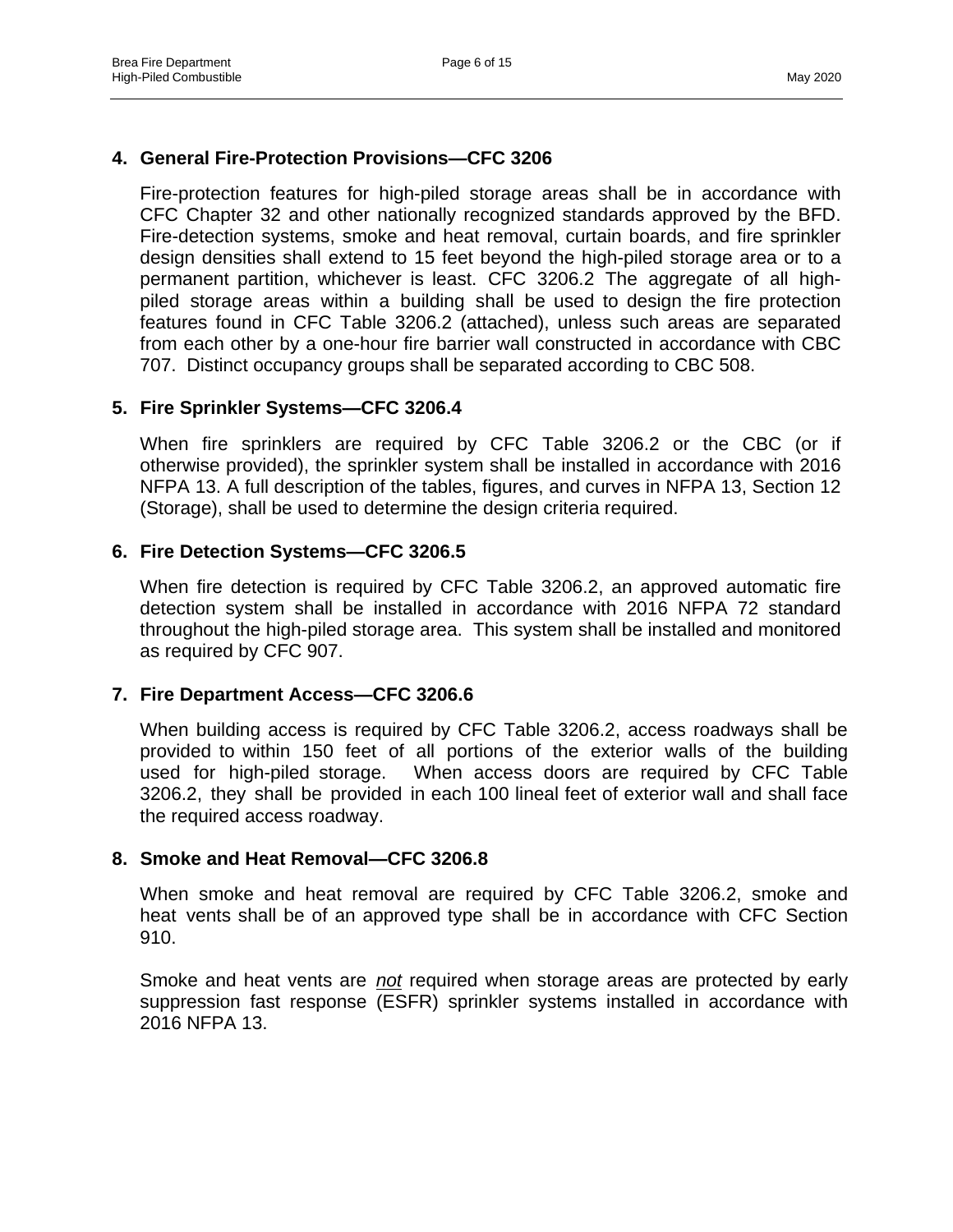#### **9.Rack Flue Spaces—CFC 3208.3**

Requirements for flue spaces within the rack storage are provided in CFC Table 3208.3 (attached). Single and double row racks shall be equipped with a pallet/commodity stop along the transverse flue space at each level which shall be by a mechanical means as approved. Double-row racks shall be equipped with a pallet/commodity stop along the longitudinal flue space at each level. The stop along the longitudinal flue space shall be steel or other ferrous material ¼" thick and, in the mounted position, shall extend a minimum of 4 inches above the shelf or cross member, or other method (i.e., 9 gauge chain link) approved by the fire code official (CFC 3208.3; see Attachment 5). In double row racks, where products are handstacked, chain link shall be securely attached to the rear of both racks. The chain link shall be a minimum of 12 gauge. Attachment method shall be in compliance with Figure 3208.3 (Attachment 6) or other methods as approved by the fire code official**.**

Alternative acceptable designs are outlined in Attachment 1 through 7. If an alternate design outlined in the attachments is used, the appropriate detail or details shall be copied onto the plan.



3208.3.1 Flue space protection.

Flue spaces required by Table 3208.3, in single-, double- or multiple- row rack storage installations shall be equipped with approved devices to maintain the required flue spaces. The device and its installation method shall be identified on the plan.



*Note:* Flue space is measured as the distance between the loads, not the distance between the racks. A flue space's net width is a measure of its gross width minus any horizontal obstructions, such as rack uprights, located within the flue space. In other words, a rack upright (typically 3 in. wide) is not considered a flue space, due to the cross bracing used.

If these flue spaces are not present, then this storage should be protected as solidshelf storage. Solid-shelf storage protection would require a more robust sprinkler system design.

#### **Solid Piled and Shelf Storage**

Shelf storage, storage in solid piles, solid piles on pallets, and storage in binboxes not exceeding five feet in any dimension shall be in accordance with CFC 3206 and 3207.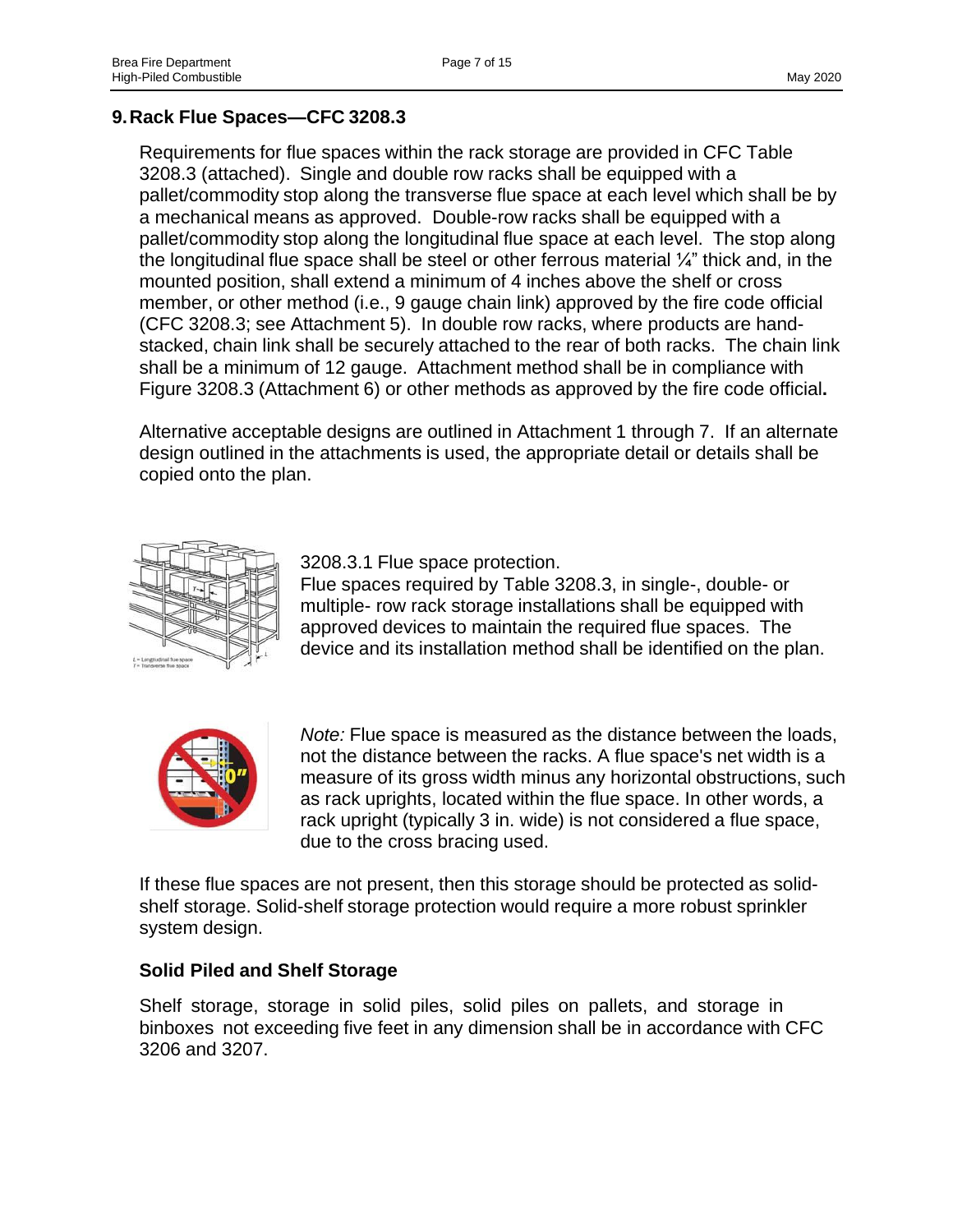#### **10.Rack Storage**

Rack storage shall be in accordance with CFC 3206 and 3208. Racks with solid shelving having an area greater than 20 (32 prior to 2010) square feet measured between approved flue spaces at all four edges of the shelf shall be in accordance with CFC 3208.2.2.

#### **11.Automated Storage**

Automated storage similar to carousel storage shall be in accordance with CFC 3209.

#### **12.Specialty Storage—CFC 3210**

Record storage facilities used for rack or shelf storage of combustible paper records greater than 12 feet in height shall be in accordance with CFC 3206, 3208, and NFPA 13. Palletized storage of records shall be in accordance with CFC 3207.

#### **CFC Chapter 9**

All fire and life safety equipment and systems required by the CFC shall be maintained operable at all times. Equipment, devices, and systems shall be regularly tested in accordance with nationally recognized standards, manufacturers' recommendations, and adopted regulations.

The responsibility for inspections, maintenance of the HPS areas as approved, and all fire and life safety equipment and systems required by the CFC shall be the ultimate responsibility of the owner provided that this responsibility has not been transferred in written form to a management company or other party.



*Note: Where required by the fire code official, a visual method of indicating the maximum allowable storage height shall be provided. CFC 3205.6*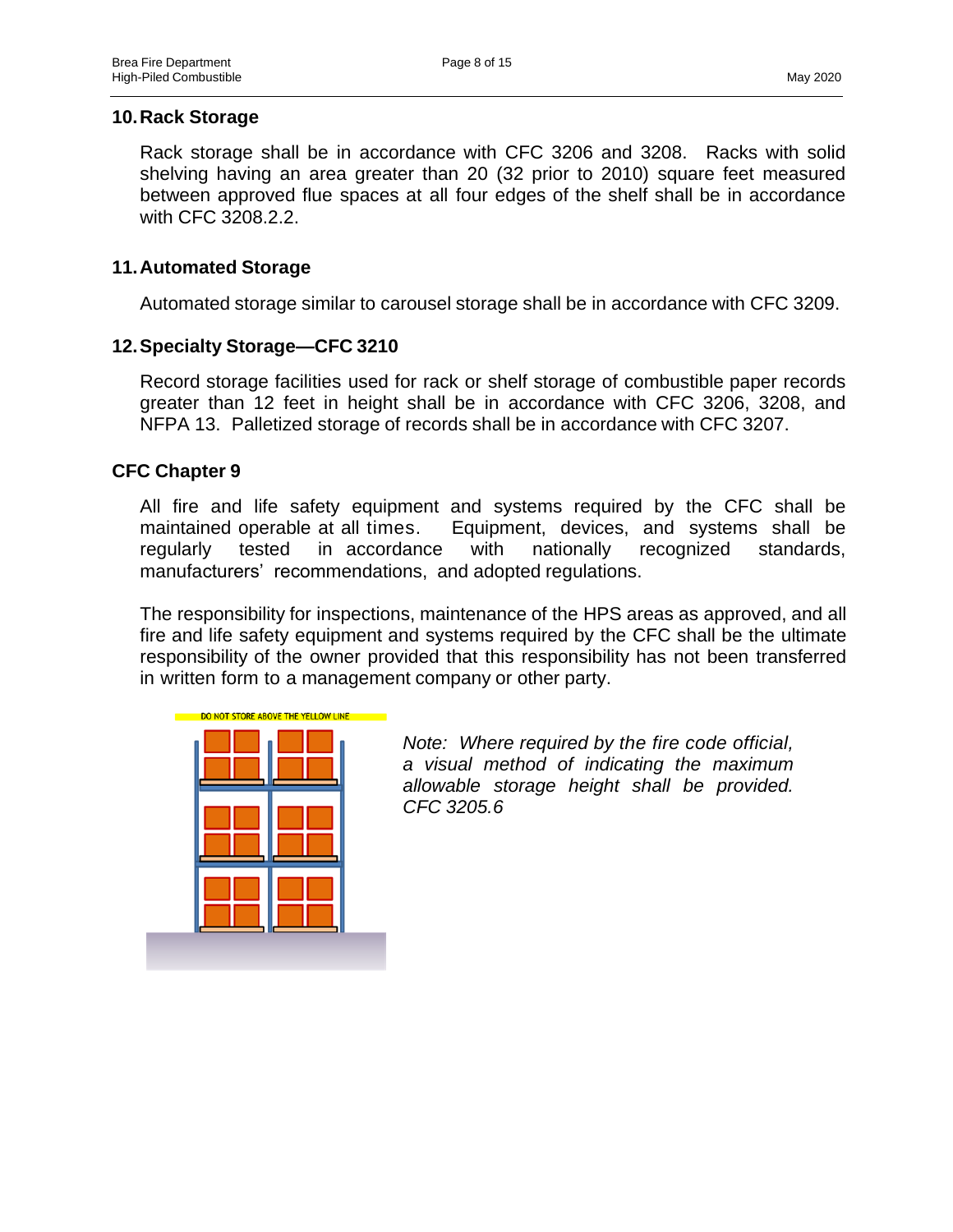**APPROVED PLANS**

A copy of the approved HPS plans shall be signed by the Brea Fire Inspector upon issuance of the permit. This copy of the plans shall be maintained on site for the life of the HPS system. The Brea Fire Department shall be consulted prior to any changes in the approved/existing/permitted HPS system(s).

#### **TECHNICAL ASSISTANCE**

Due to the complexity of the designs specified within the CFC and adopted standards, it may be necessary to obtain the service of a fire protection design professional to assist with developing a protection scheme that meets the requirements of the CFC and other applicable regulations.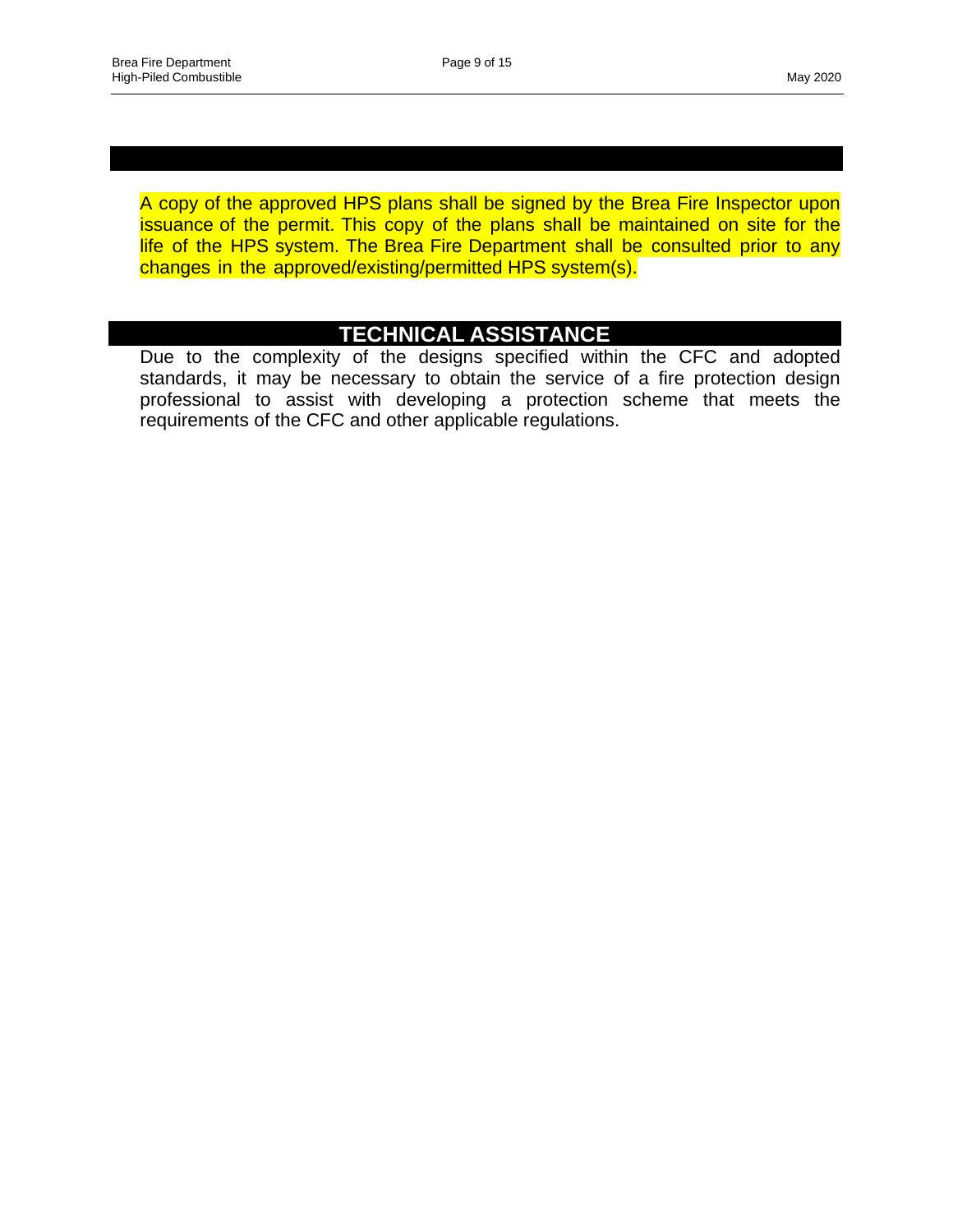## **ATTACHMENT 1**

#### **LOAD BEAM CONFIGURATION NOT REQUIRING PALLET STOPS**



#### **NOTES:**

- 1. MAXIMUM PALLET DEPTH 48"
- 2. STORAGE ON LOAD BEAM ONLY, NO SHELVING, WIRE MESH GRATING, OR PALLET SUPPORTS.
- 3. 6" FLUE SPACE SHALL BE MAINTAINED AT ALL TIMES.
- 4. CHANGE TO THE STORAGE CONFIGURATION REQUIRES PRIOR BFD APPROVAL.

#### **NOTES:**

- 1. WHEN 42" UPRIGHTS ARE UTILIZED WITH AN 18" ROW SPACER AND A TYPICAL 48"x40" PALLET IS USED, NO PALLET STOPS ARE REQUIRED.
- 2. WHEN 44" UPRIGHTS ARE UTILIZED WITH A 14" ROW SPACER AND A TYPICAL 48"x40" PALLET IS USED, NO PALLET STOPS ARE REQUIRED.
- 3. WHEN 46" UPRIGHTS ARE UTILIZED WITH A 10" ROW SPACER AND A TYPICAL 48"x40" PALLET IS USED, NO PALLET STOPS ARE REQUIRED.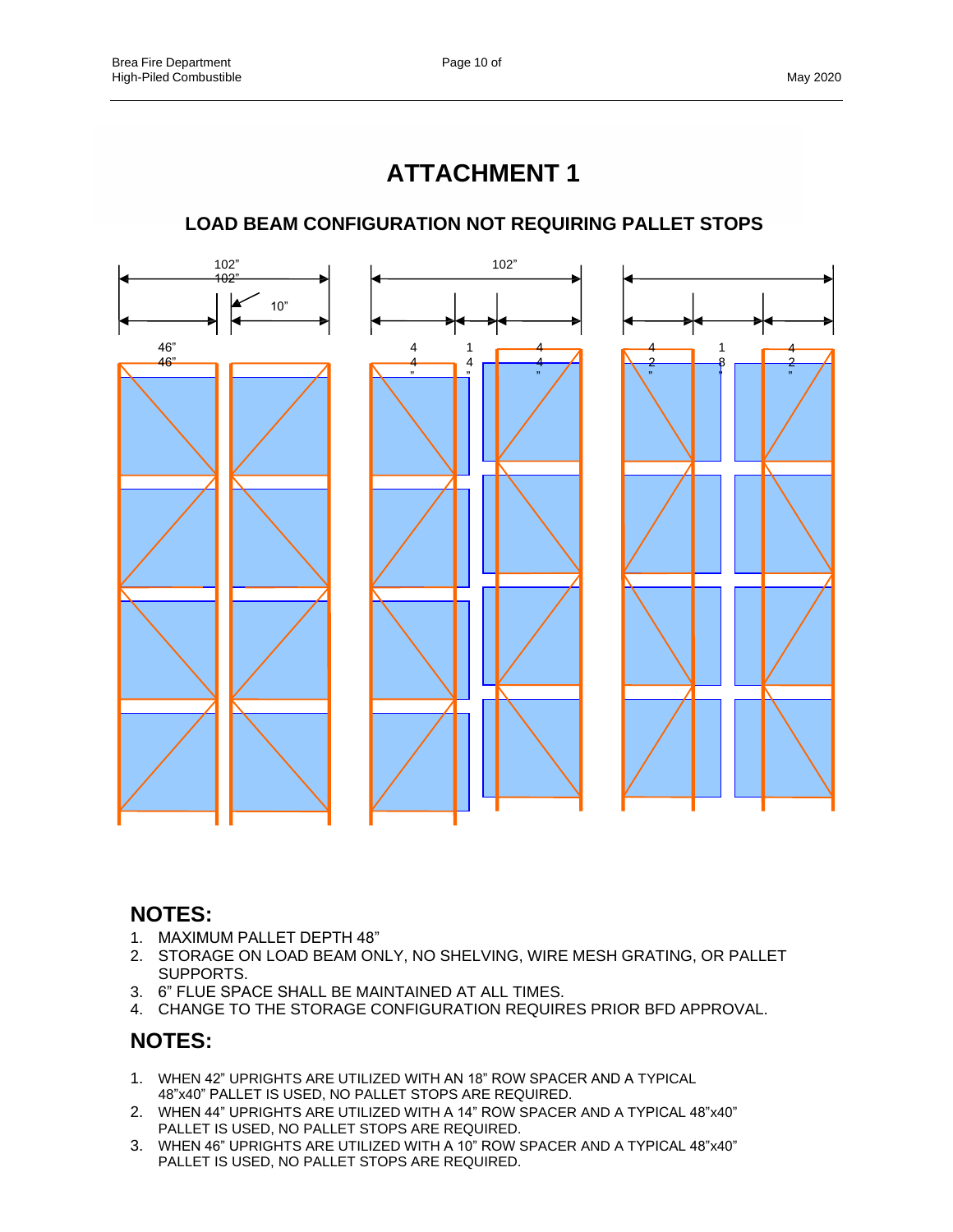### **STORAGE CONFIGURATION REQUIRING PALLET STOPS**



NOTES:

 $\lambda$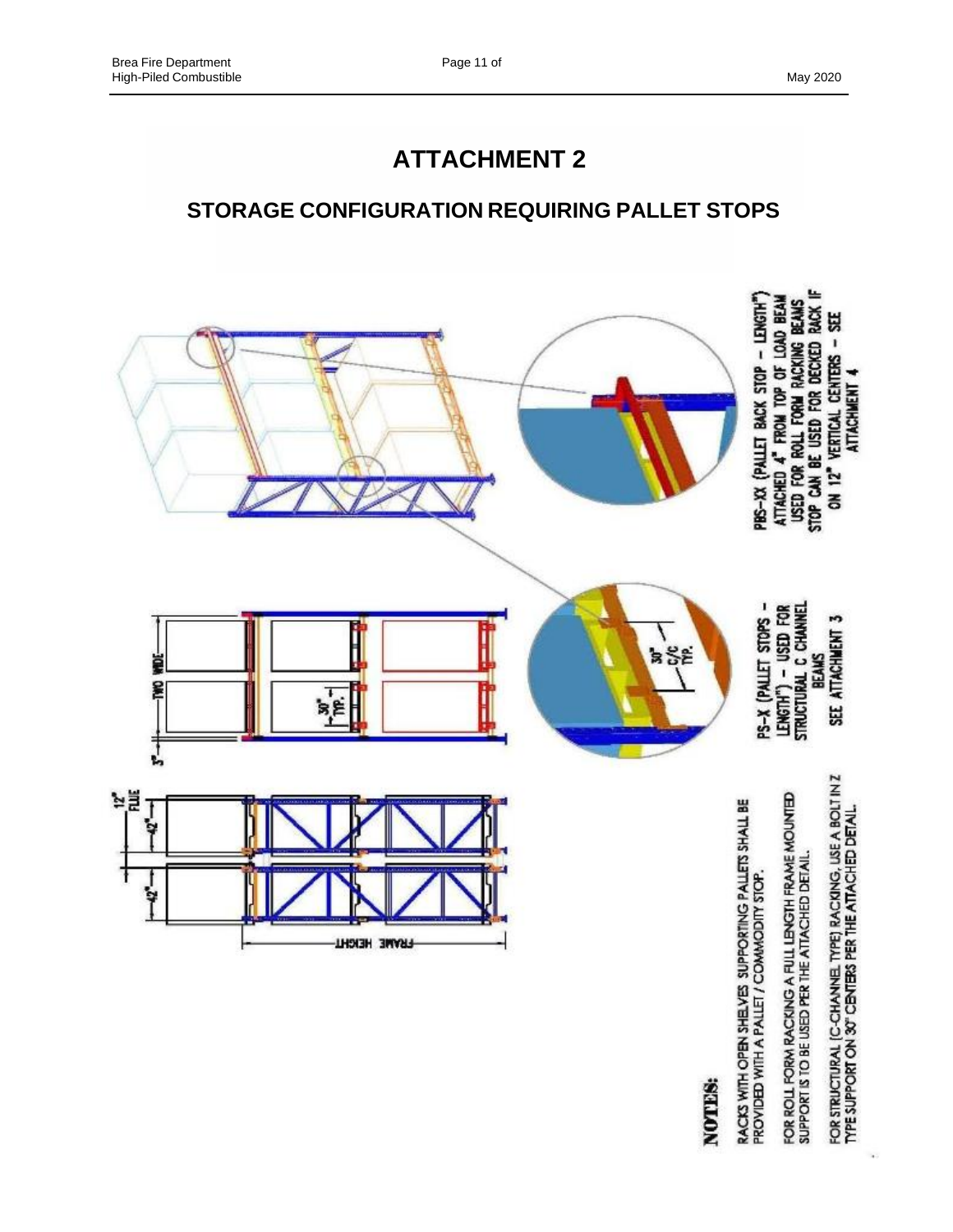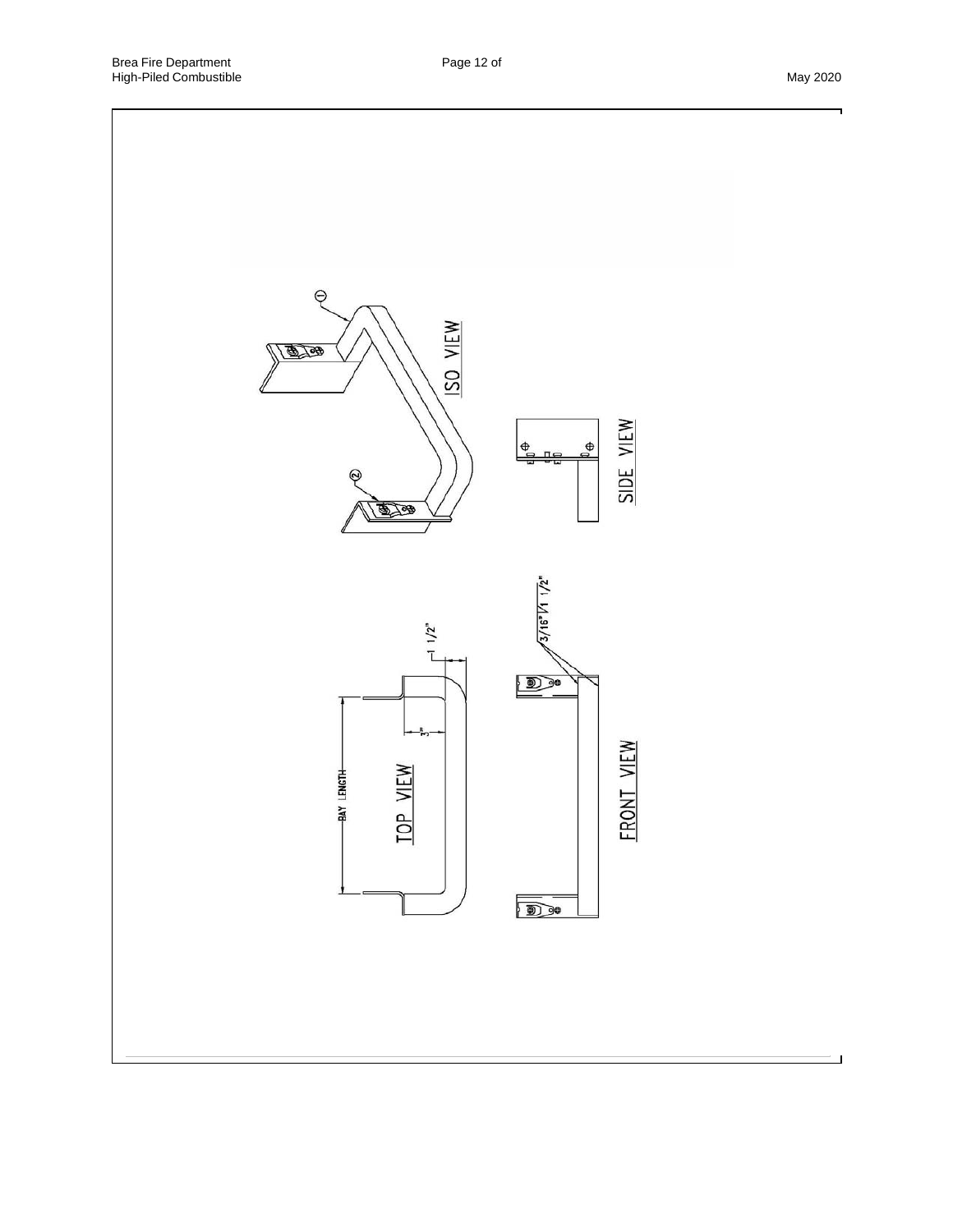## **STORAGE CONFIGURATION FOR HAND STACK RACK**



NON-PALLETIZED AREAS SHALL BE PROVIDED WITH A MEANS TO ENSURE THAT THE FLUE SPACES ARE MAINTAINED. HAND STACK LOCATION WILL BE SECURED FLUSH TO THE REAR COLUMN OF EACH FRAME AS SHOWN IN ATTACHED DETAIL (SEE ATTACHMENT 6 FOR CHAIN LINK).

9 Gauge Chain Link Fence for Pallet Loads. 12 Gauge Chain Link for Hand Stack Loads.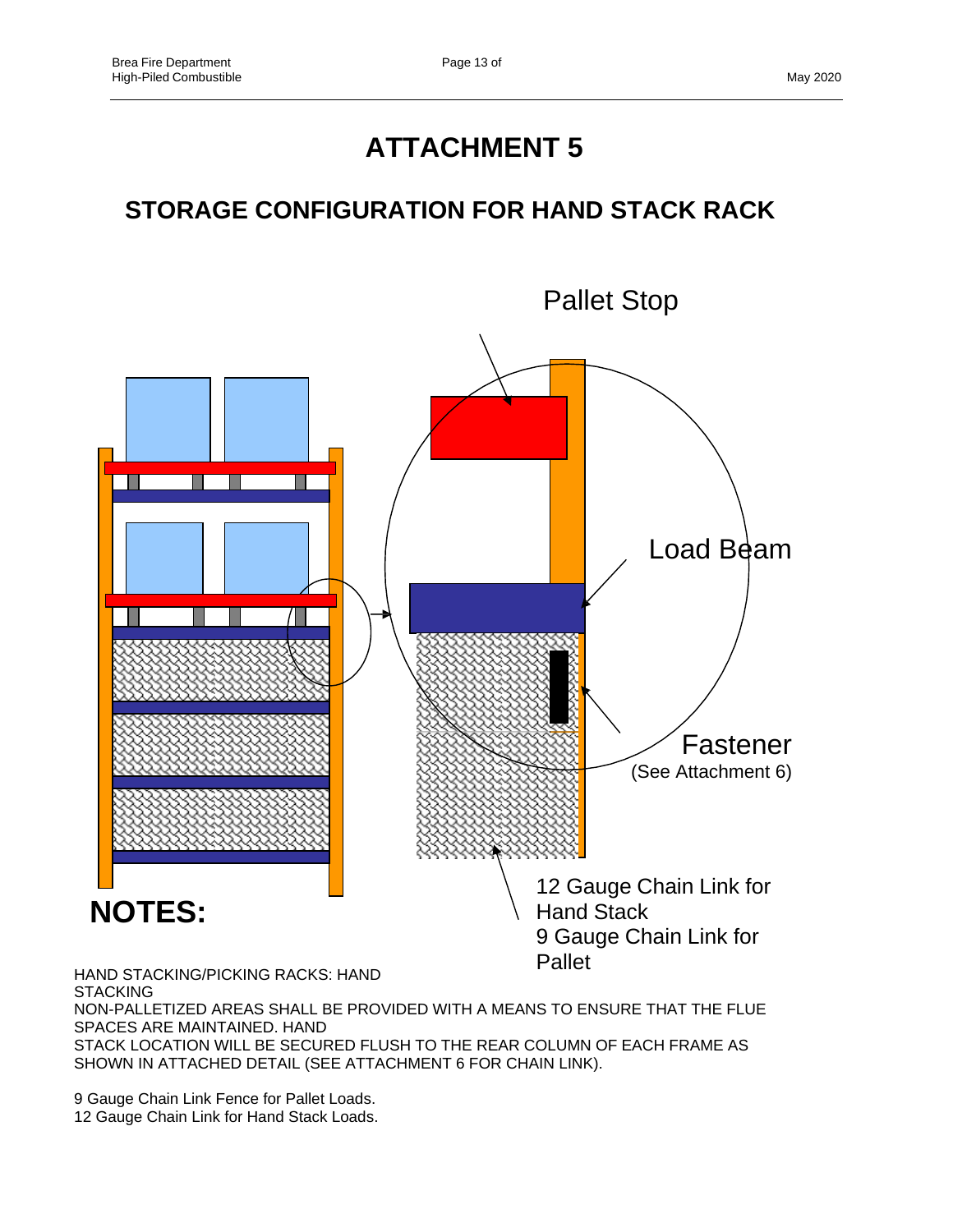## **ATTACHMENT 6**

## **CHAIN LINK ATTACHMENT METHOD DETAIL**



Rack cross beam

Fig 2308.3 - Chain Link Attachment Method Detail - NTS